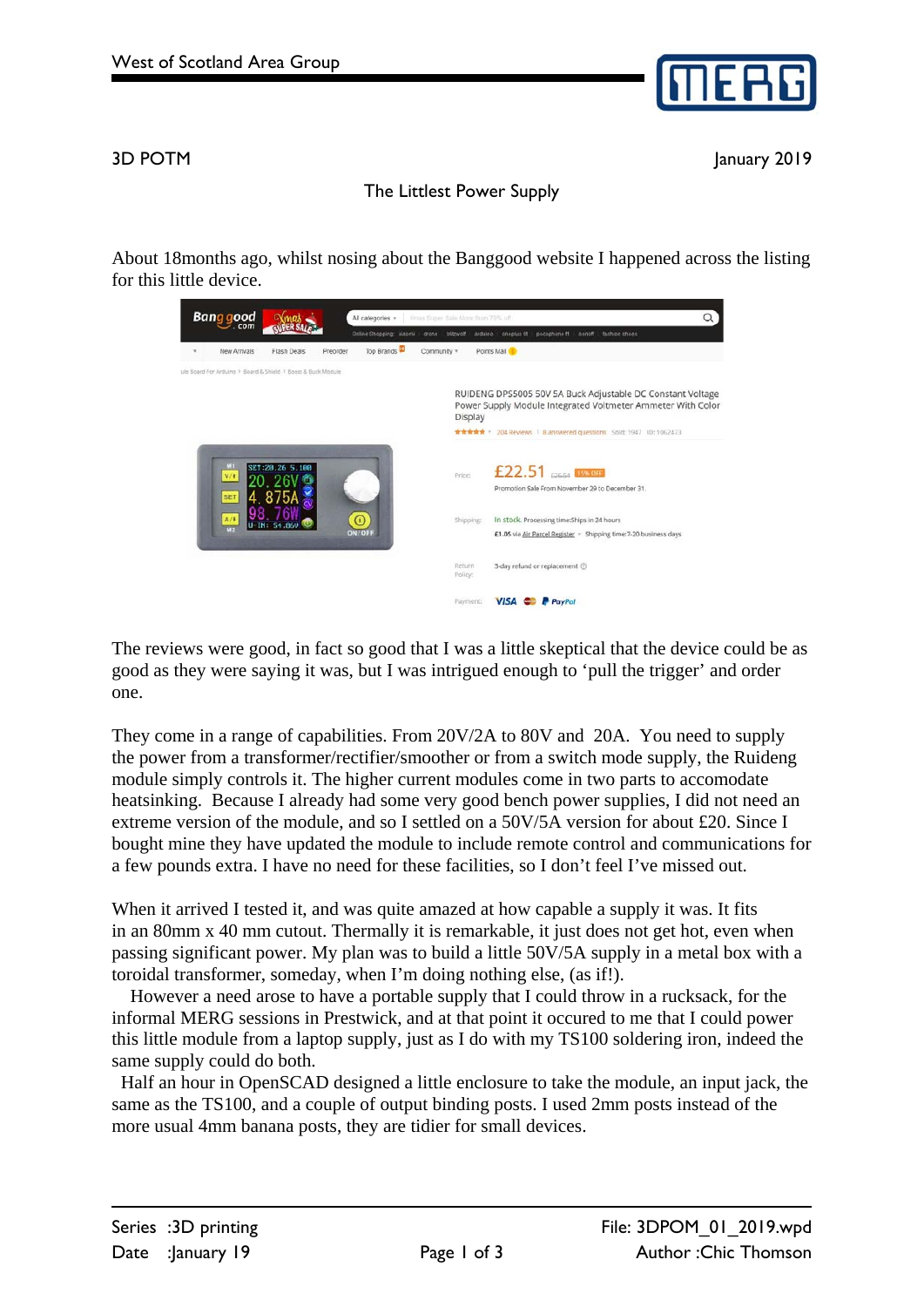



A couple of hours printing produced the first prototype. It was a bit snug, but worked fine, after a wee trim with a scalpel. Half an hour to prepare/ cut / solder the two input and two output wires, and the littlest power supply is complete.